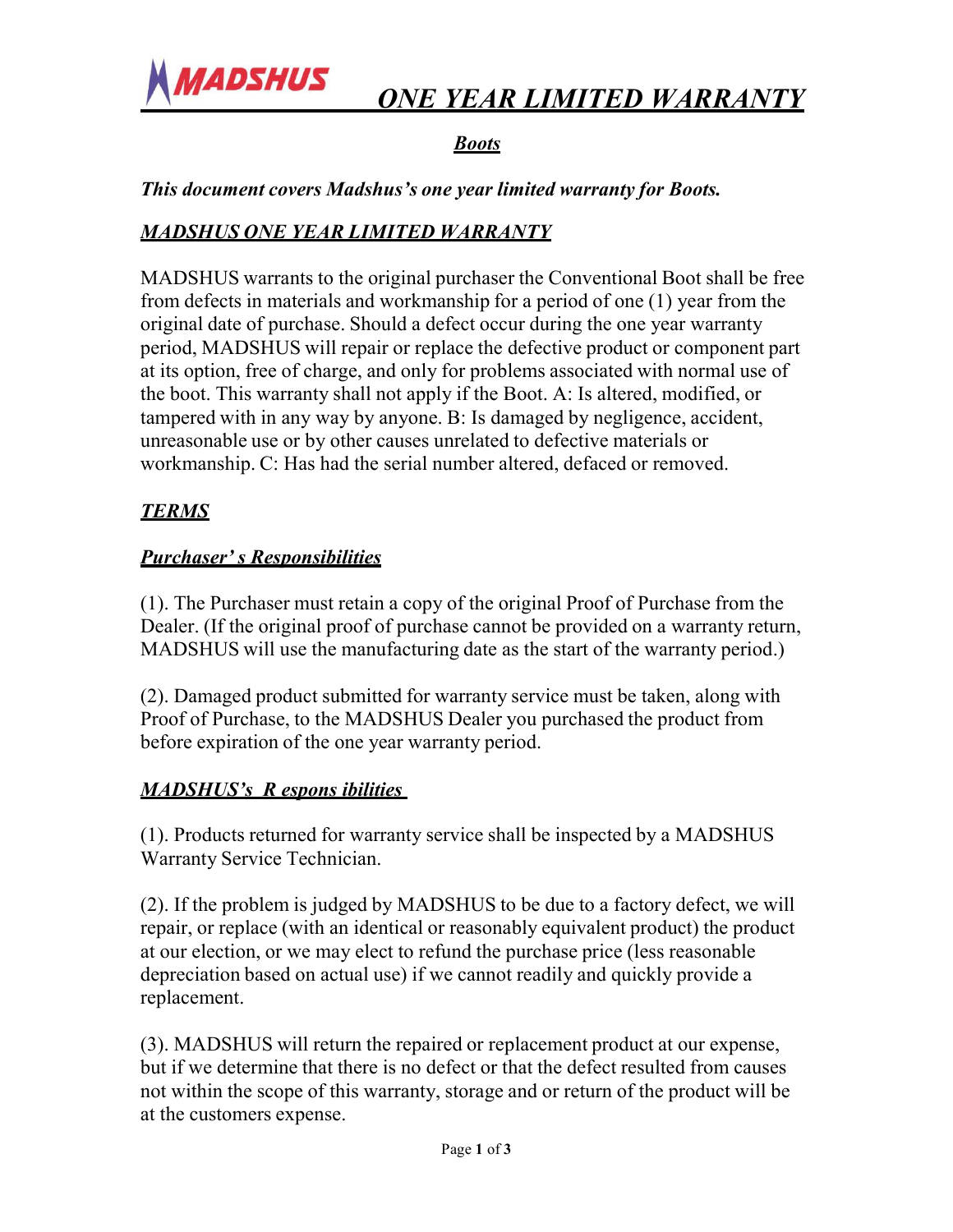*ONE YEAR LIMITED WARRANTY*



#### Limitations

**MADSHUS** 

(1). This warranty shall not apply if the Boot:

A: Is altered, modified, or tampered with in any way by anyone.

B: Is damaged by negligence, accident, unreasonable use or by other causes unrelated to defective materials or workmanship.

C: Has had the serial number altered, defaced or removed.

(2). MADSHUS limits all implied warranties (including, but not limited to fitness and merchantability) to one (1) year from the original date of purchase at retail. In the event that the purchaser is unable to provide proof of purchase, the warranty period shall be one year from the date of manufacture.

(3). This warranty extends only to the original retail purchaser, and is not transferable.

(4). MADSHUS'ssole liability from this warranty is limited to repair and replacement of defective product. Under no circumstances shall MADSHUS be held liable for death or injuries to persons, damage to property, or for incidental, contingent or consequential damages or expenses arising from the use of MADSHUS products.

(5). Replacement products under this warranty are warrantied only for the remainder of the original warranty period.

#### *Dealer' s Responsibilities*

(1). Request a copy of the original Proof of Purchase and determine if the product is still under warranty.

(2). Inspect the product to try and make a determination of the defect.

(3). Contact a MADSHUS Customer Service Representative and be prepared to give the following information.